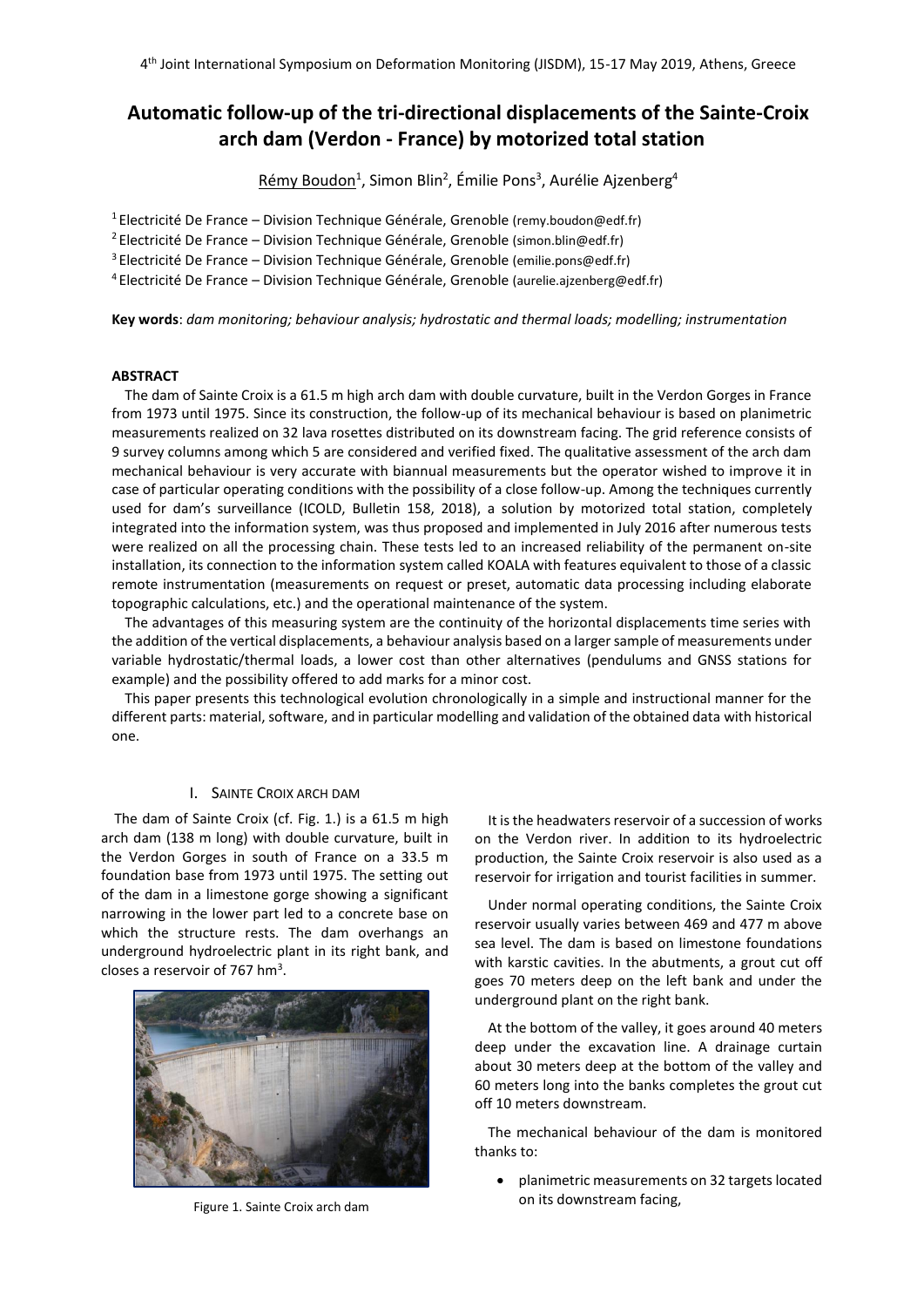- a direct pendulum and an inverted one to measure the foundation base displacements with respect to the ground surface,
- and a direct pendulum in the left abutment.

In the first years after the impoundment (which ended in 1975), the structure was moving downstream in relation with the concrete shrinkage/creep and the adaptation of the closest blocks from banks towards the abutments. After this evolution, the almost stabilization of the arch dam, its foundation base and abutments was acquired in the 1980s to make way for a slow upstream displacement, less than 0.1 mm/year at the crest of the crown which commonly occurs on dams of similar geometry.

Concerning reversible effects, given the minor fluctuations of the reservoir, the dam shows no significant displacement related to hydrostatic head variations. However, its shape implies a significant thermal sensitivity in the order of 15 mm annual amplitude between winter and summer at the crest of the crown of the arch dam.

### II. HISTORICAL DAMS MONITORING SURVEY AT EDF

Historically, planimetric monitoring survey on EDF dams consists in measuring the horizontal angles on each target point whose coordinates are sought, using a theodolite positioned on survey columns known to be fixed and whose coordinates are known.



Figure 2. Lava rosettes location on downstream facing of the dam

32 sealed lava rosettes (concentric circle targets printed on enamelled lava plates) constitute these target points on Sainte Croix dam (cf. Fig. 2.). This material has been chosen for its stability over time and for its resistance to thermal and chemical attacks.

Indeed, the use of geodetic survey for dams monitoring requires measurement accuracy in order to measure low displacements as well as a controlled stability over time of the planimetric grid of reference to follow the dam behaviour during its lifetime. At present, the measurement of distances is still little used in the monitoring surveys performed on EDF dams

especially because the existing lava rosettes do not allow a suitable precision for this type of measurement. It would require the installation of prism reflectors.

From each survey column, a series of angle measurements is performed using the theodolite positioned within 0.3 mm on a centering plate. It includes the other survey columns and known references as well as the lava rosettes whose coordinates are to be determined.

Two sights from different survey columns (but three or four are preferred) are performed at least on each lava rosette to determine its coordinates. It allows for over determination that is required in the absence of distance measurement.

The accuracy in the determination of each lava rosette's position using these angular measurements depends on the configuration of the planimetric grid of reference: it involves the position, the number and the conditions of fixity of the reference marks as well as the series of angle measurements performed.



Figure 3. Planimetric grid on Sainte Croix dam

In general, planimetric grids of reference are designed to ensure a measurement uncertainty on horizontal displacements (to 95%) lower or equal to +/- 2 mm for this type of concrete dam.

On Sainte Croix dam, the planimetric grid of reference consists of 9 survey columns among which 5 are considered and verified fixed (constant coordinates over time) and 4 are said mobile (whose coordinates are determined at each monitoring survey based on the fixed references) (cf. Fig. 3.).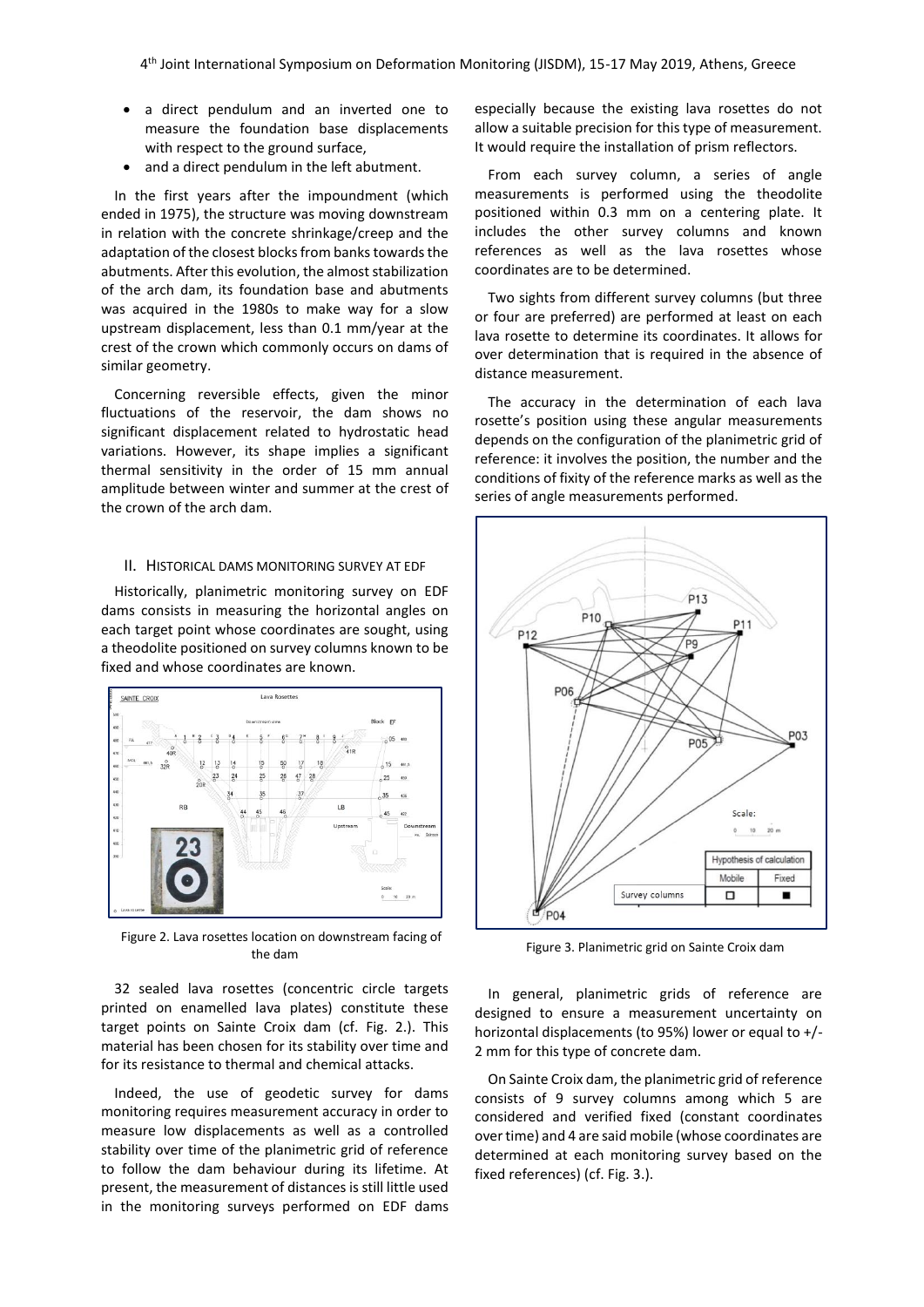On Sainte Croix arch dam, the standard monitoring survey as practiced since the construction of the structure brought full satisfaction in terms of accuracy and stability of the grid of fixed survey columns controlled over time. Nevertheless, the operator wished to have the possibility of a close follow-up of the horizontal displacements in case of particular operating conditions. As monitoring surveys require specific skills, they cannot be realized on site by the local operator, that is to say much more frequent trips of specialized teams would be necessary implying additional costs. The installation of pendulums system on the crown of the arch was considered but because of the geometry of the arch (double curvature) this solution was difficult to implement. Furthermore, this additional pendulums system would have been local because it would have covered only the central part of the arch dam in addition to the left abutment whereas the monitoring survey enables a spatial appreciation of the structure's displacements and of its abutments eventually.

Taking advantage of having a planimetric grid of reference of very good quality, it was therefore decided to study a solution based on automated monitoring surveys satisfying the monitoring constraints on Sainte Croix arch dam in a completely integrated way.

### III. EVOLUTION TOWARDS AN AUTOMATED MONITORING SURVEY COMPLETELY INTEGRATED INTO EDF INFORMATION SYSTEM

For a more frequent follow-up of the arch dam's displacements, a system using total station was thus set up on site in 2008. By increasing the measurements' frequency and having the possibility to trigger remote measurements during particular operating conditions and/or loads (floods, heavy colds, heatwaves, earthquakes, etc), the follow-up of the displacements is therefore refined. In addition, the vertical displacement, not measured so far, is indeed integrated. In general, this integration can be a significant contribution for dams undergoing pathologies such as alkali-aggregate reaction.

This system does not work with measurements on lava rosettes but on prism reflectors using the angular and the distance measurements.

24 prism reflector (LEICA GPM104 type), integrated in robust and durable stainless steel supports, were thus installed on the dam near the existing lava rosettes (Cf. Fig. 4.). These reflectors, targeted from P04 survey column, have thus all been directed to the latter. Only the lava rosettes closest to the right bank, not visible from P04 survey column, were not equipped with prism reflector.



Figure 4. Lava rosette and associated prism reflector

Prism reflector have also been installed near 6 of the reference marks targeted from the P04 survey column, with a geological and geometrical consistency, so as to consider that the movements of the reference mark and the associated reflector are similar. 3 of the survey columns are considered fixed (constant coordinates over time) and 3 other reference marks are said mobile (whose coordinates are determined at each monitoring survey based on the fixed references) (cf. Fig. 6.).

Comparative measurements between the standard configuration and the automated one were initially carried out during standard monitoring surveys without permanent instrumentation. They checked that the automated configuration respected the measurement uncertainty required for this type of dam.

An automated monitoring survey was finally experimentally set up in 2016 with the permanent installation of a LEICA TS30 total station on the P04 survey column (Cf. Fig. 5.), controlled by a Combox equipped with LEICA Geomos acquisition software located in a technical room close to the survey column.



Figure 5. Total station located on survey column P04

Temperature, pressure and humidity sensors located close to the survey column are connected to the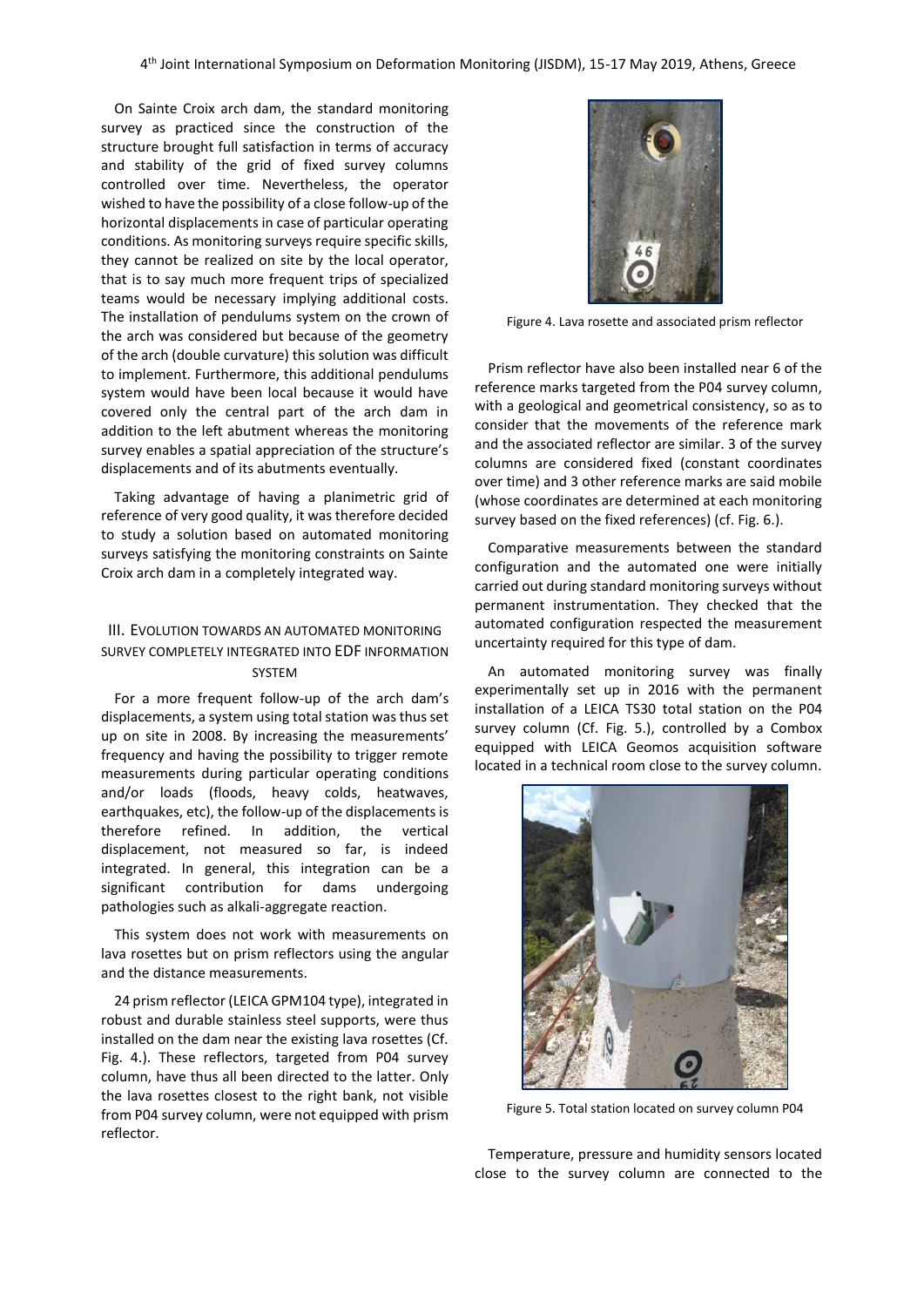Combox in order to correct distance measurements from atmospheric effects.

Angular and meteorologically corrected distance measurements performed by the Total Station are converted and transferred automatically to the KOALA monitoring application. KOALA retrieves these data, calculates the coordinates and the displacements of each mark automatically. Effective stability of considered fixed survey columns is also controlled.

During this experimental period, manual planimetric monitoring surveys were realized in order to compare results (Cf. Fig. 6.).

For study and methodology qualification purposes, the frequency of measurements was adapted: at the beginning one measurement per hour was performed and then one per day.

Apart from one reflector obscured by vegetation for a long time, most reflector were targeted with a very good success rate.



Figure 6. Planimetric grid used during tests on remote measurements

### IV. EDF CENTRALIZED DATA BASE AND TOOL BOX: KOALA

### A. *Context*

Electricité de France has been the major electric power producer in France since 1946 and it operates many nuclear, hydroelectric and thermal power plants. Since EDF was founded, Engineering Centers have been created to assist the sites of production in all technical fields for the improvement of performance, maintenance and safety.

Within DTG (General Technical Division), the Surveillance Department includes a monitoring sector of the works made of 4 operational centers: three for the hydroelectric plants and one for the nuclear plants.

To be able to improve the surveillance of the civil structures, a single WEB application called KOALA was launched in 2011. It enables real-time behaviour analysis with built-in diagnostic tools and models that transform raw data into corrected data from instantaneous or delayed reversible effects (linked to the hydrostatic and thermal loads, to the rain falls and air temperatures influences). It was a huge evolution to make this web application accessible for all users by Internet (operators, engineering and decision-making centers) with a single database used in 2016 by 1260 users for 330 monitored hydraulic works including more than 15 300 phenomena.

All the data are stored from the raw measurement of a monitoring device to its transformation into physical data (phenomenon) with the retaining of the device parameters (cf. Fig. 7.).

The application shows graphs of raw and corrected data with normality tests. The synoptic view enables the display of several phenomena on an overview sketch.



Figure 7. Koala operating principle

This application fully contributes:

- to archiving all the monitoring measurements,
- to a finest analysis of the dam behaviour thanks to integrated data treatment tools: HST (Hydrostatic – Seasonal – Time) and HST-T (Hydrostatic – Seasonal – Time – Thermal) models for example),
- to the safety of civil works: quick detection of any behaviour anomaly of the civil works,
- to comply with the authorized constraints in France within the surveillance of the works.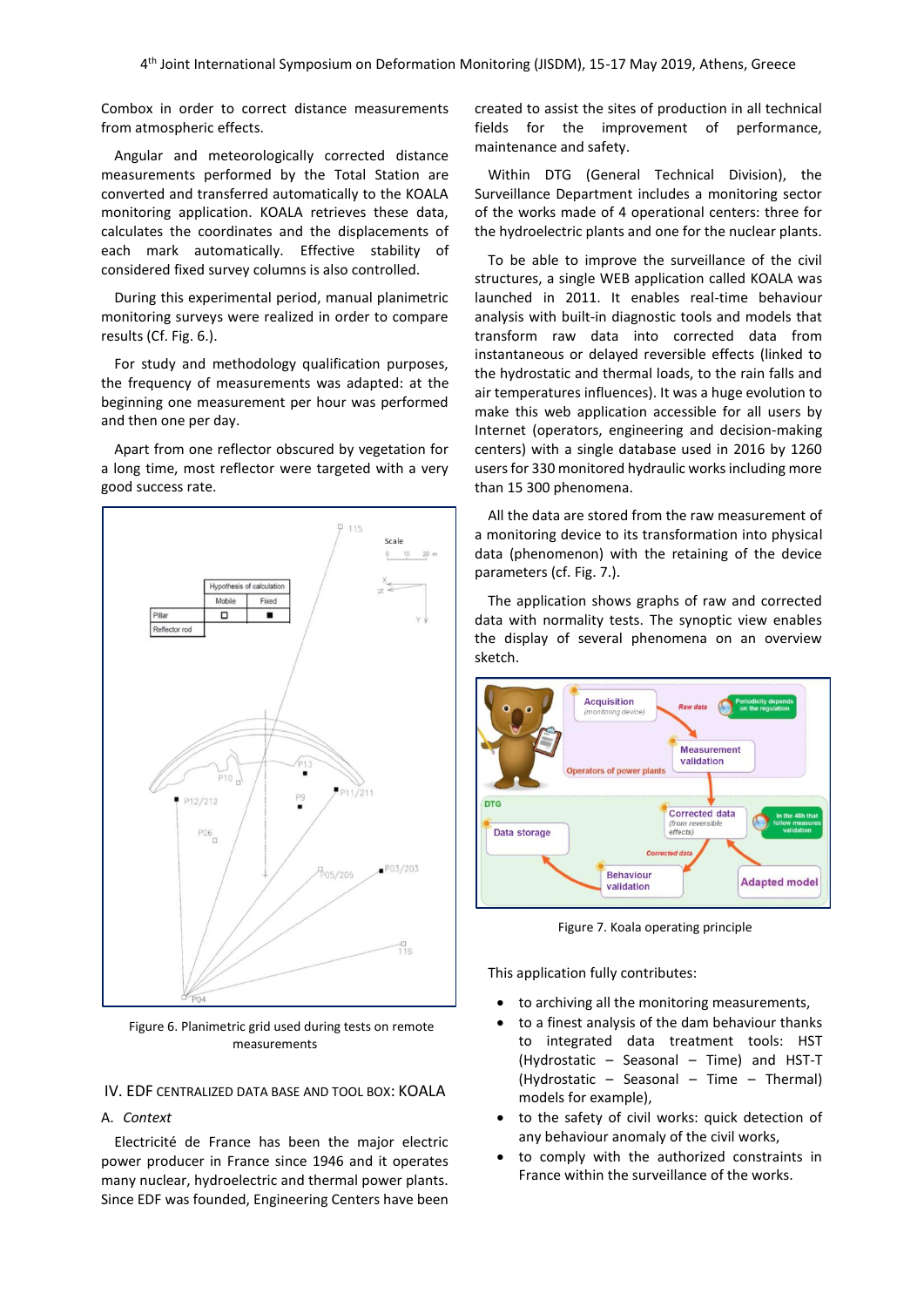#### B. *Topography module of Koala*

The capture and processing of topographic data is done via the KOALA application that includes a module dedicated to topography (cf. Fig. 8.).

This module calculates the position of the points located on the structure, whose position must then be validated by the user. It is also a database that contains all past monitoring survey measurements, but also the grids configuration, the list of used devices, their characteristics as well as the coordinates of all points and their evolution since the beginning of the dam monitoring.

The analysis of the long-term stability of the grid of reference based on the time series is one of the major advantages of this module as it makes it possible to replay all the data with another configuration in case of drifts detection to be able to correct them.



Figure 8. Life cycle stages of topographical measurements

The whole measurement chain – transmission and reception of data from or to the automated theodolite – has been processed to be fully integrated into KOALA's functionalities allowing to use data directly without further manual processing.

### V. MODELS ENABLING SEPARATION OF REVERSIBLE AND IRREVERSIBLE EFFECTS

The measurements from the various sensors are converted into physical values using formulae in the KOALA data base.

The first method to monitor a phenomenon consists in plotting raw measurements on a graph according to time. In addition, a statistical analysis method will allow identification of influences from various factors in order to "correct" the measurements from these influences. This statistical analysis makes comparisons easier and highlights irreversible changes.

EDF (Wilm & Beaujoint, 1967) has developed and uses the HST (Hydrostatic, Seasonal, Time) method as a powerful tool to interpret the behaviour of dam structures. The application of the method over several decades from hundreds of dams and dykes has confirmed the relevancy of this method.

The HST correction model processes the raw measurements to ensure identical water levels and seasonal conditions. This model is designed for phenomena with immediate or seasonal effects, that generally takes place in concrete dams. Statistical analysis is used to assess the external reversible influences (hydraulic head and thermal load) and to reprocess them to ensure "identical conditions", in order to detect any irreversible effects.

The HST model ignores the potential influence of precipitation on mainly hydraulic phenomena and considers that the raw measurements are the addition of three (3) main factors:

- An irreversible change to the phenomenon over time t and which may tend to be attenuated (adaptation or consolidation) or accelerated (degradation),
- A reversible influence which corresponds to the effects of the hydrostatic pressure,
- A reversible influence due to the thermal state  $\Theta$ of the structure. In the HST model, it is assumed that each year, on the same date, the deformation due to the thermal state of a structure is the same and depends only on season S in relation to an angle which is 0° on January 1st and 360° on December 31st

It is therefore accepted that the phenomenon Xi is the sum of the 3 functions f1(t), f2(z) and f3( $\Theta$ ):

$$
X_{i} = f_{1}(t_{i}) + f_{2}(z_{i}) + f_{3}(\Theta_{i}) + \varepsilon_{i}
$$
 (1)

t, z and  $\Theta$  take the instantaneous specific values of the variables for the day of the measurement.

The term ε represents the residue of the model, including measurement errors together with the inaccuracy of the model. The effects of all other causes are considered to be secondary and are ignored for the sake of simplification.

The seasonal effect is the representation of function f3. The hydrostatic effect is the representation of function f2. The corrected measurements are the representation of function f1 + epsilon:

$$
Xcor = X_i - f_3(\Theta_i) - f_2(z_i)
$$
 (2)

A reversible status, also called "T" (Thermal), completes this seasonal function by integrating the delayed effect of the actual daily air temperature. In other words, the model takes into account the difference between the average temperature of a given day and the actual temperature of the day. This corrective function also makes it possible to delay the reaction of the structure to temperature changes.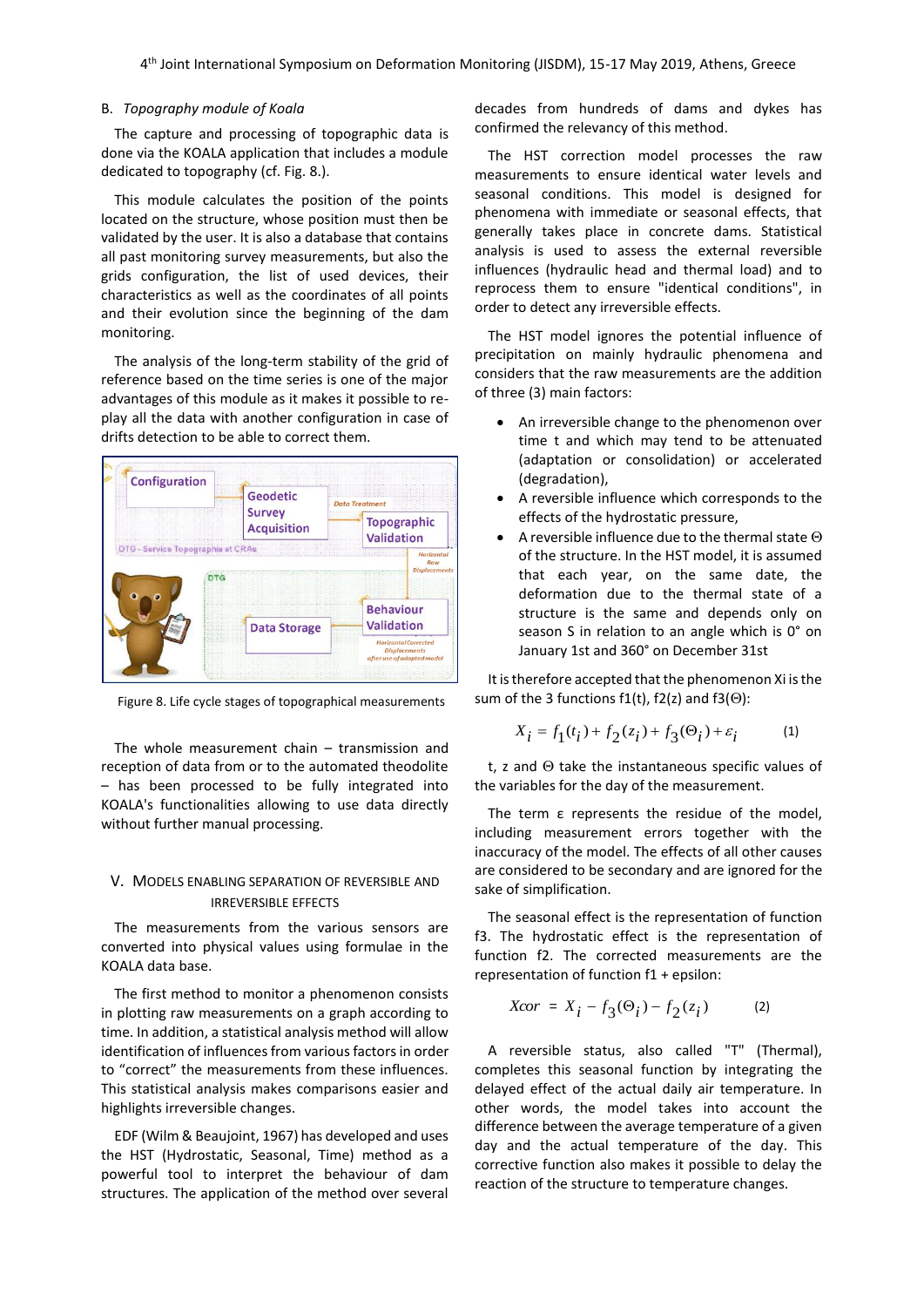Consequently, the so-called HST-T "corrected" measurements are no longer influenced by any reversible effect (Hydrostatic pressure, Season, and delayed air temperature).

$$
\Delta\Theta_R^{[T_0]}, \text{calculated by recurrence by :}
$$
  
\n
$$
\Delta\Theta_R^{[T_0]}(t+dt) = \Delta\Theta(t+dt)(1-e^{-T_0}) + \Delta\Theta_R^{[T_0]}(t)e^{-T_0}
$$
  
\n(3)

#### VI. COMPARISON AND VALIDATION OF ACHIEVED RESULTS

Planimetric survey are performed on Sainte Croix dam since 1974. A reversible amplitude of about 15 mm is observed on the raw radial displacements measured on crest of the crown of the arch dam (cf. Fig. 9.).





#### A. *Corrected measurements*

These raw data were analyzed with both HST and HST-T models on the period of time 1990 – 01/2017.

Using HST model, the reversible seasonal effect amplitude is around 15 mm between winter and summer, which is about 5 times greater than the amplitude of the reversible hydrostatic effect (cf. Fig. 10.).

Since the dam is fairly sensitive from a thermal perspective, it is possible to reduce the residual dispersion even further by integrating the air temperature deviations with respect to the normal seasonal temperatures. The HST model was then completed with the delayed air temperature measured at Monestier, allowing a better reduction (about 40%) of the residual dispersion by integrating the exceptional thermal episodes. The residual dispersion is then about 2 mm only (cf. Fig. 11.).

Both models are relevant and give the same results: a light irreversible displacement of the arch dam is observed on the crest of crown of arch dam (lava rosette 5) of about 0.1 mm/year towards upstream.



Figure 10. Radial displacements corrected with HST model



Figure 11. Radial displacements corrected with HST-T model

#### B. *Raw data reconstitution*

It is possible to reconstitute the daily raw radial displacement of the Sainte Croix arch dam on the crest of its crown (lava rosette 5) based on the algebraic expressions determined by the HST-T model that depends on two variables only for a given date: the reservoir level and the air temperature (cf. Fig. 12.).



Figure 12. Daily raw data reconstituted using HST-T model compared with measurements performed by topographers during geodetic surveys

The correlation between the measurements performed during geodetic surveys by the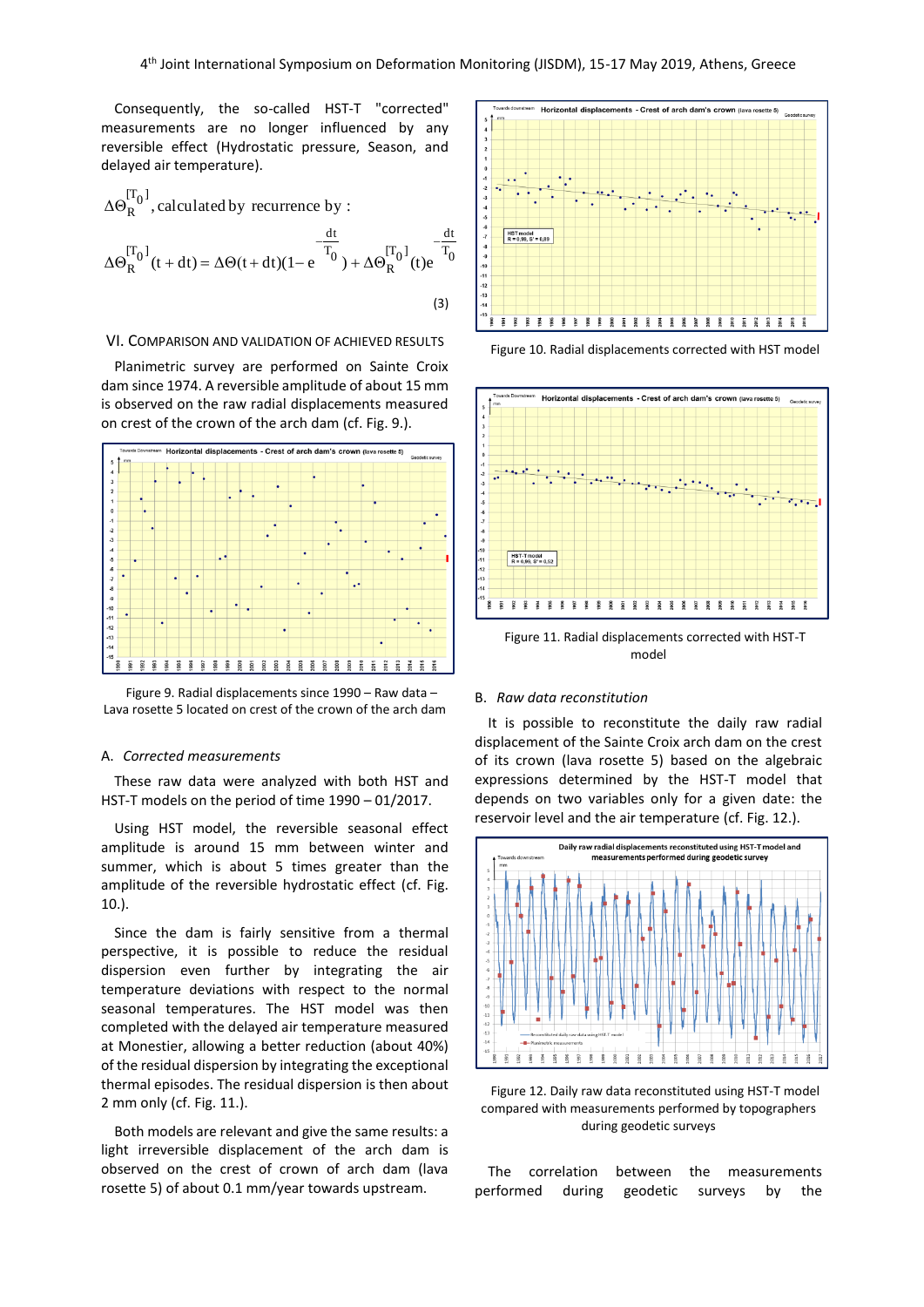topographers and the reconstituted daily raw data based on the reversible effects determined with the HST-T model is excellent.

C. *Comparison between automated raw measurements performed by motorized theodolite and reconstituted raw data using HST-T model*



Figure 13. Comparison between raw automated measurements by motorized theodolite on prism reflector, daily raw data reconstituted using HST-T model and one manual measurement performed by surveyors

The high quality planimetric grid and the rigorous methodology applied when performing the monitoring surveys since 1974 with trained and skilled teams of surveyors resulted in excellent planimetric measurements. These measurements allow the setting of good models enabling the separation of reversible effects and the appreciation of the irreversible effect. It is therefore possible to reconstitute the daily raw radial displacements using HST-T model and the available daily air temperature and reservoir level data.

Furthermore, the daily measurements performed with the automated motorized theodolite on crest of the crown of the arch dam give similar displacements to those reconstituted using HST-T model (there is an existing offset corresponding to the configuration and the measurement point modification) (cf. Fig. 13.). The minor residual differences between the two raw data (measurements from total station and reconstituted data using HST-T model) come from measurement uncertainties: topographical on one hand and the possible influence of the external reversible influences during time for carrying out the monitoring survey on the other hand (evolution of air temperature or reservoir water level).

## VII. CONCLUSION

Sainte Croix dam was the pilot site that allowed the testing and implementation of the various elements of all the measurement chain necessary for the use of automated monitoring survey for a closest follow-up of the mechanical behaviour of the dam during particular operating conditions.

The assessment of the relevance of the automated measurements must be based on both the knowledge of a high quality planimetric grid and the rigorous methodology applied over time when performing the monitoring surveys with trained and skilled teams of surveyors. It results in raw measurements of quality that allow the setting of good models enabling the separation of reversible effects.

Several constraints were addressed: increased reliability of the permanent on-site installation, connection to the information system called KOALA with features equivalent to those of a classic remote instrumentation (measurements on request or preset, automatic data processing including elaborate topographic calculations, etc.) and the operational maintenance of the system.

The advantages of this measuring system completely integrated into the KOALA web application are multiple:

- the continuity of the horizontal displacements time series,
- the addition of the vertical displacements for reasonable distances,
- a behaviour analysis based on a larger sample of measurements under variable hydrostatic & thermal loads.

A permanent instrumentation could also be considered for limited periods of time that can be repeated during the dam's lifetime in a "test" mode (emptying of the reservoir for example).

On EDF hydraulic works, some dams that are difficult to access or require close-range measurements are now equipped with automated total station to improve the knowledge of their mechanical behaviour in the context of studies or specific monitoring, especially in particular operating conditions. Moreover, wherever it is possible, links between total station and automated pendulums in foundation are made to benefit the reference grid stability survey.

Finally, it is important to bear in mind that automated instrumentation requires periodic functional and metrological controls. This remote monitoring has a significant cost (routine and scheduled maintenance over time as well as technological obsolescence) which may however be lower than others alternatives (pendulums and GNSS stations for example) with the possibility of adding marks for a minor cost.

### VIII.ACKNOWLEDGEMENTS

We thank our recently retired colleague Gérard Geffraye who has always been very involved to push on innovative solutions for structures monitoring